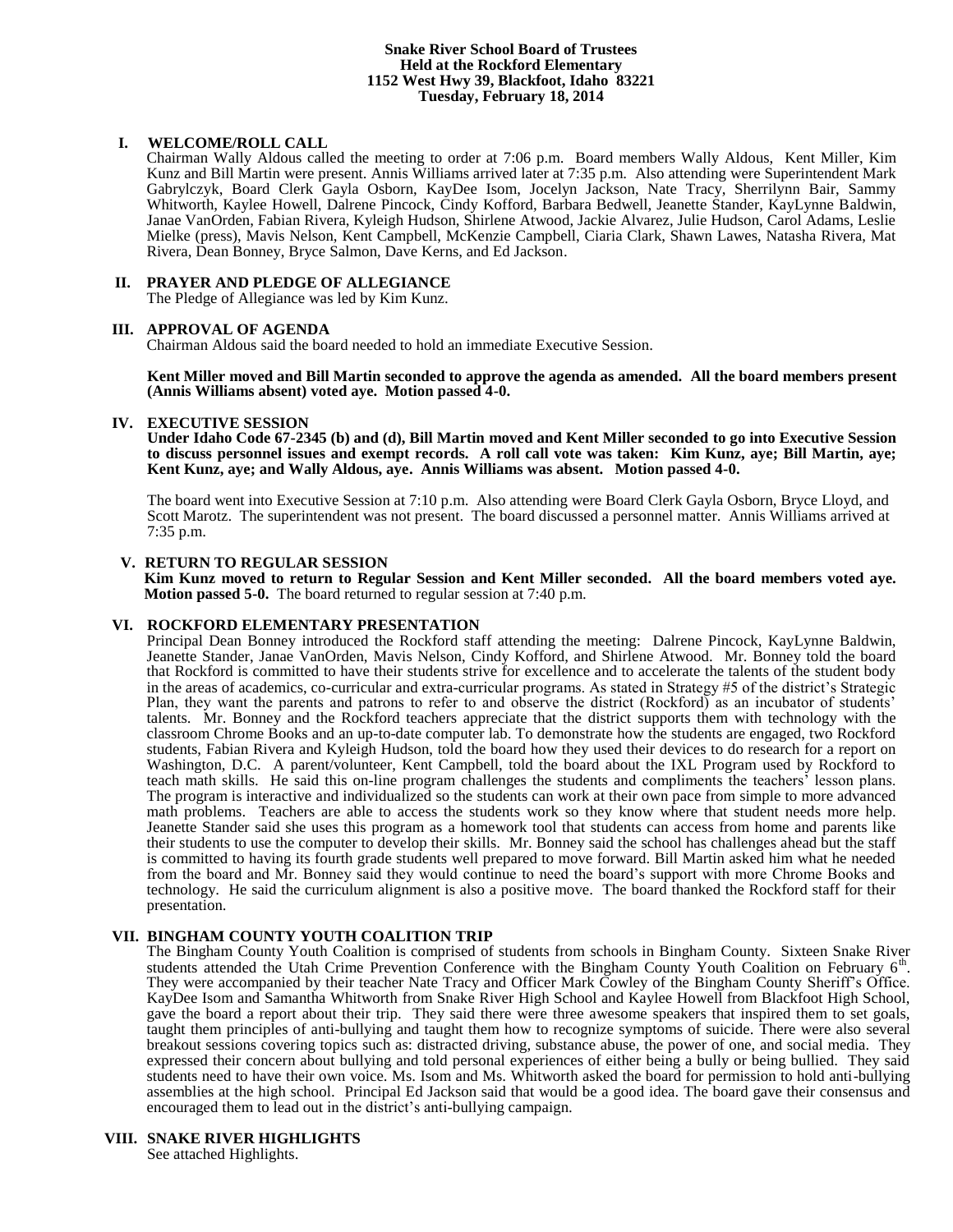# **IX. PATRON FORUM**

There was no patron input.

### **X. CONSENT AGENDA**

Minutes of January 15, 2014 Resignations: Eric Jackson, District Asst. Maintenance Supervisor New Hire: Kyle Turpin, Bus Driver Budget Report & Claims Payable for January, 2014 Property Disposal: Riverside will dispose of 18 obsolete computers and 19 old CRT monitors.

### **It was moved by Bill Martin and seconded by Kent Miller to approve the Consent Agenda as presented. All the board members present voted aye. Motion passed 5-0.**

# **XI. EMERGENCY CLOSURE**

An Emergency School Closure was called on Thursday, February 6, 2014, because of extremely cold weather which put the children at risk to wait for buses or to have buses break down on a long route in 25◦degrees below zero weather. A Certificate of Closure was sent to the state. Administrators and teachers were required to come to work per their contracted time. The district is also closely monitoring the number of instructional hours left. They contacted the State Department and received special permission to extend the hours covering grade 12 because they were five hours over their minimum.

**A motion to approve the Emergency Closure of all the Snake River District #52 schools on Thursday, February 6, 2014, because of extremely cold weather, was made by Kent Miller and seconded by Bill Martin. All the board members voted aye. Motion passed 5-0.** 

### **XII. DISTRICT CALENDAR FOR 2014-2015**

Superintendent Gabrylczyk said Mr. Bonney and the administrators did the work on scheduling next year's 2014-2015 school calendar. The PowerSchool program administrators must have a firm starting and ending date as soon as possible in order to set the schedule in PowerSchool. Mr. Bonney said there will be a shorter Christmas break and a little longer Spring Break. Wally Aldous asked if the district had always celebrated Martin Luther King Day as well as President's Day. Dean said they used to use it as a teacher inservice day and then it evolved to a holiday. This year that extra day will be added to the Spring Break and school will be held on Martin Luther King Day. The number of school days and teacher days is the same as last year's calendar.

**It was moved by Kent Miller and seconded by Bill Martin to approve the 2014-2015 District calendar as presented. All the board members present voted aye. Motion passed 5-0.** 

# **XIII. POLICY READINGS: Second Reading**

**Policy 4040, "Facility Rentals,"** was discussed at the last board meeting. It was the consensus that rather than raise fees for custodial services, each building administrator/designee would be given the discretion of determining the appropriate use of their building according to established procedure and could also terminate or suspend a group's use of their building for refusing to compensate for damages or for their exhibiting undue disorder or disregard for property. In Procedure 4040p, the administrators could charge a \$20 fee to cover extra cleaning if needed. Also, under procedure 4040p, it was proposed that a restriction be added that the facilities would not be available for rental on Sundays because the buildings needed to be clean for school on Monday. Dalrene Pincock, secretary at Rockford Elementary, said she gets more requests from people wanting to use the buildings on Sunday for their family parties than on any other day. She said people are willing pay the \$45 rental fee and to clean up after themselves and that she didn't mind coming on Sundays to open and lock up the building. The board asked the other principals for their opinions. Dean Bonney (Rockford) said he thought it was good public relations. Ed Jackson (High School) said he always found his building cleaner after families used it. Dave Kerns (Middle School) said they also receive a lot of requests to use their building on Sunday. The board said they would allow the use of the buildings on Sunday to be at the discretion of the building administrator. They did add a restriction to 4040p that the science building should not be rented at all because the science teachers could not lock everything up and there would be a danger because of the chemicals and scalpels, etc. This would be against OSHA policy and carries a liability. The old Form 4040f1 (which had been the application filled out to get permission to rent) has been eliminated because this can be handled by completing one of the lease agreements. (The form numbers will now change too…) There are two lease agreements: one for the facilities and grounds (Form 4040f1) and one for the auditorium (Form 4040f2), because it has special conditions and requires special technicians. There are two liability documents: 4040f3, "Hold Harmless Agreement" and 4040f4, the "Waiver of Liability and Indemnity Agreement." All groups must sign the liability documents. The secretaries should assist the lessee until all documents are completed and signed.

**Kent Miller moved and Bill Martin seconded to approve the second reading of the revision (as amended) to Policy 4040, "Facility Usage", Procedure 4040p1 and 4040p2, "Facility Usage Procedure and Guidelines"; Form 4040f1, "Facility Use and Rental Agreement," Form 4040f2, "Facility Usage Auditorium User Agreement," and Form 4040f3, "Hold Harmless Agreement," and Form 4040f4, "Waiver of Liability and Indemnity Agreement." All the board members present voted aye. Motion passed 5-0.**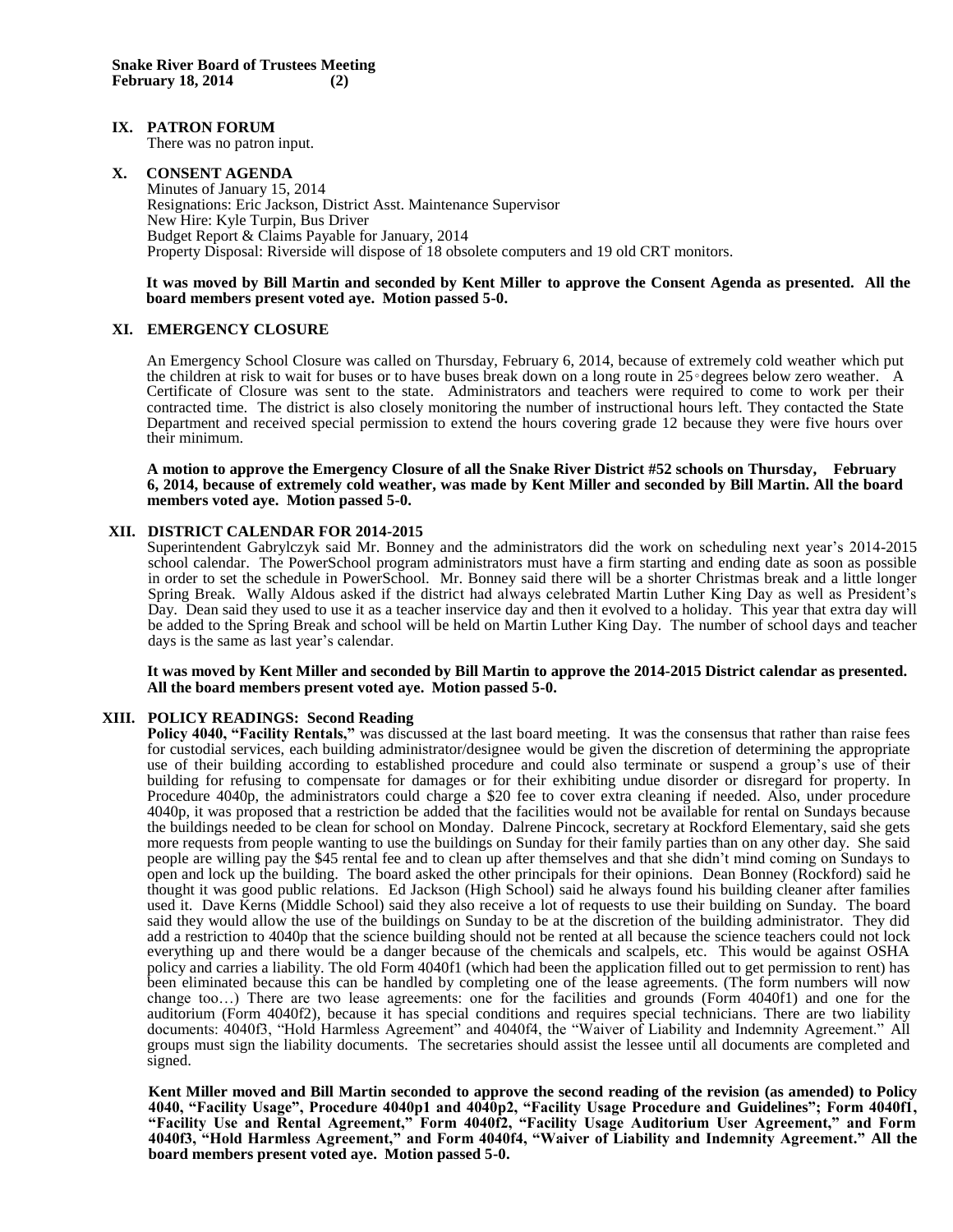#### **XIII. POLICY READINGS: Second Reading (cont.)**

Superintendent Gabrylczyk said **Policy 1090, "Emergency Closure of School"** should have been updated when the negotiated agreement was revamped for the 2010-2011 school year. That year the state said only salary and benefits could be negotiated and everything else in the "Master Agreement" was put into the policy manuals. At that time this policy matched the wording found under "Work Day" in the agreement which said that the superintendent has the authority to close school for snow days and other emergencies and to indicate which categories of employees are to report to work, "excluding teachers." The negotiation team deleted the condition, "excluding teachers," and updated the Work Day policy, but Policy 1090 was missed. Because of these preconditions, there will be no need for a first reading to Policy 1090 which is being corrected to take out the phrase, "excluding teachers." It was presented for the board's approval. Barbara Bedwell, SREA president, asked the board to consider what would happen if the students used up all their emergency days and had to make them up but the teachers didn't have any more work days because they had been called to work and had used up all their contract days. The board said that there were other options that could be considered like paying them for the extra day, not calling them to work if there were another emergency day, etc. This decision would be handled when and if it became an issue.

#### **A motion to approve the revision to Policy 1090, "Emergency Closure of School" was made by Kent Miller and seconded by Bill Martin. All the board members present voted aye. Motion passed 5-0.**

# **XIV. FOLLOW UP ITEMS**

- $\bullet$  Zone 1 and Zone 2 Cottage meeting held January 28<sup>th</sup>. The superintendent said this meeting offered the opportunity for patrons to learn about what was happening in the district and to ask any questions. He said there was an open dialog and they had a good conversation with those that attended.
- The superintendent, Mr. Aldous, Mr. Miller and Mrs. Williams will be going to Boise on February 24-25, 2014 to meet with the State Legislators.
- There will be ISBA Board Training on Friday, March 14, 2014 from 8:00 a.m. to noon at the District Office.

#### **XV. ANTI-BULLYING COMMITTEE REPORT**  No report was given.

### **XVI. CURRICULUM ALIGNMENT COMMITTEE REPORT**

Sherrilynn Bair, Curriculum Facilitator, told the board that the Curriculum Committee is doing a formative assessment of the math curriculum. The English/Language Arts curriculum needs to be reloaded to the district's website after the connection was lost. A report of the science curriculum was given last month. She said the curriculum alignment is not as far along as they would like it to be, but they are making steady progress.

# **XVII. TECHNOLOGY ADVISORY COMMITTEE REPORT**

Steve Schellenberg was not able to come to the meeting. Sherrilyn Bair reported that the Superintendent and several other members of the Snake River staff had attended the Idaho Education Technology Association's Conference in Boise. The IETA had named Mr. Gabrylczyk their "2014 Administrator of the Year" for his efforts to promote and sustain technology in education. She said the superintendent recognized that the students use technology in every aspect of their lives and that the teachers could use it as a tool to reach them and teach them. Mrs. Bair told the board that the use of the chrome books in the classrooms is very successful. Teachers and students love them. Use of the chrome books will also help cut down the number of days used for testing. Annis Williams said she had heard that sometimes the students can't get them to work. Sherrilynn said that could be because of saturation or not enough band width. The district's agreement with the Idaho Education Network says they would increase the bandwidth when it becomes saturated, and they would be doing this soon. State Rep. Julie Van Orden assured her that although the IEN is currently tied up in a law suit with the State of Idaho, the legislators will not leave the districts "hanging." In the meantime the use of the bandwidth may have to be prioritized so that needed testing can be done; or, the schedule for the use of the chrome books can be staggered so it can be used when more band width space is available. Another option would be to use the labs.

# **XVIII. SNAKE RIVER SCHOOL/COMMUNITY LIBRARY REPORT**

Wally Aldous said the Library Board has had two meetings. They had an audit report and everything is in great shape. Sherrilynn Bair said the library is in year two of the Idaho Commission for Libraries' "Maker Space Program" which promotes creative activities in the library. The Library staff is looking for more ways to help community members view the library as a community center and a learning resource, not just a place for checking out books! Family Night at the Library continues to bring in new people to learn more about library services. Library trivia is always a popular activity, with winners receiving a Kindle Fire. This month, Latonne McWherter, a frequent library patron, was thrilled to be the winner because her daughter has vision impairment and the Kindle Fire allows her to read better because she can make the font bigger.

# **XIX. SNAKE RIVER EDUCATION FOUNDATION REPORT**

Kim Kunz said the SREF reviewed their last year's finances at their meeting.

# **XX. SNAKE RIVER ACTIVITY FOUNDATION REPORT**

Mr. Miller said the contributions keep coming in. They want to put seed money toward a Holiday Basketball Tournament since the IHSAA changed the rules and districts can play three more games in a season as long as they are a tournament. Snake River would like to host this between Christmas and New Years. This would allow for ticket sales, concession stands, and corporate sponsors. A couple more people with corporate ties have joined the Activity Foundation. They told them that private corporations are more apt to contribute to booster clubs and Foundations than directly to a school. Donations allowed the varsity and JV basketball teams to get new warm up uniforms and the money from the sale of bleacher seats can be used by any of the teams. They are also looking to enhance the brochures they hand out at games.